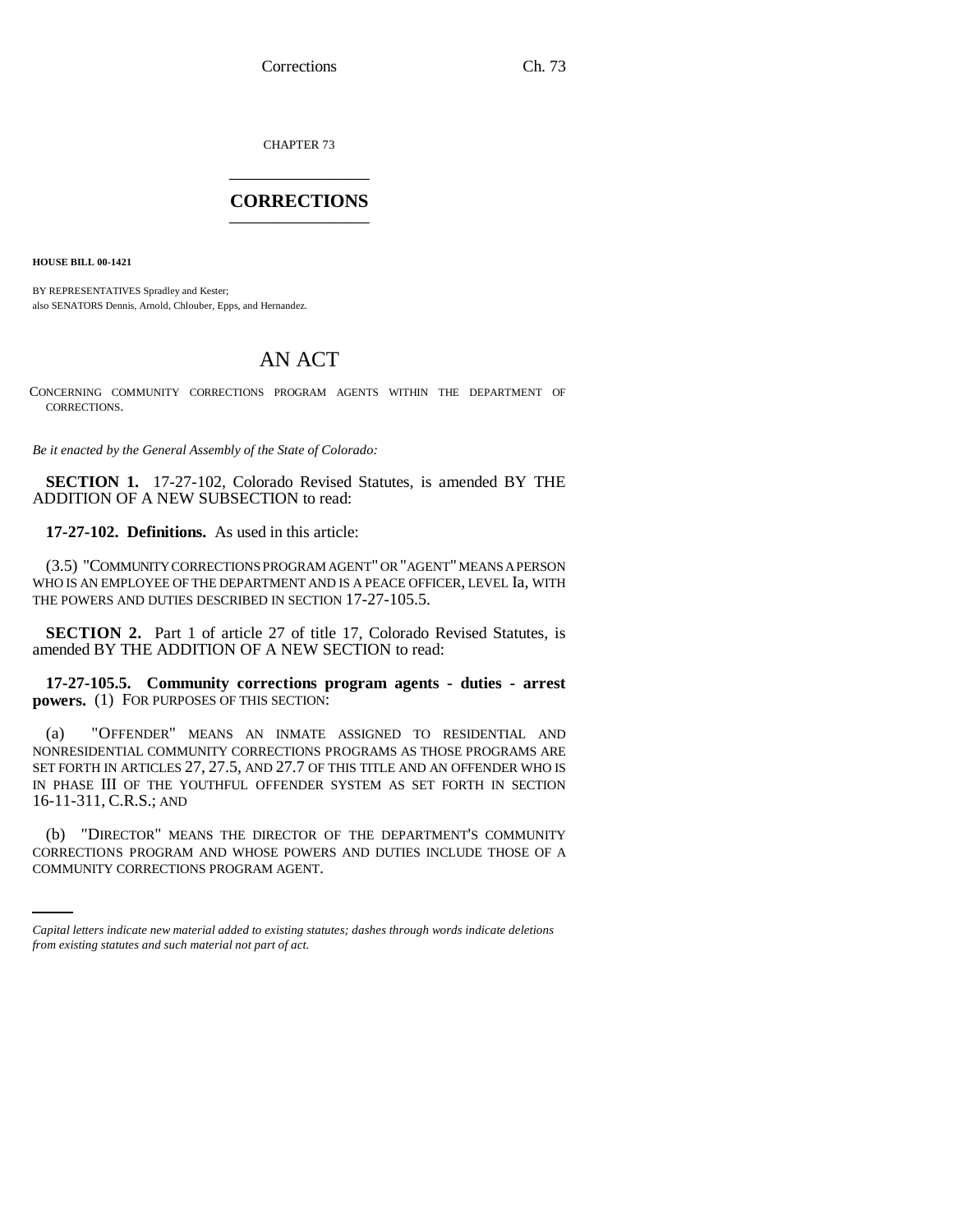### Ch. 73 Corrections

(2) THE EXECUTIVE DIRECTOR OF THE DEPARTMENT OF CORRECTIONS SHALL DESIGNATE STAFF OF THE DEPARTMENT TO MAINTAIN JURISDICTION OVER ALL OFFENDERS PLACED IN ANY COMMUNITY CORRECTIONS PROGRAM BY ORDER OF THE EXECUTIVE DIRECTOR OR AS A CONDITION OF PAROLE. SUCH STAFF MAY INCLUDE COMMUNITY CORRECTIONS PROGRAM AGENTS AND THE DIRECTOR.

(3) COMMUNITY CORRECTIONS PROGRAM AGENTS ARE AUTHORIZED TO:

(a) SUPERVISE AND HABILITATE OFFENDERS;

(b) INVESTIGATE, DETECT, AND PREVENT CRIME INVOLVING OFFENDERS;

(c) ISSUE WARRANTS FOR THE ARREST OF OFFENDERS;

(d) ARREST OFFENDERS;

(e) PROCESS REPORTS OR OTHER OFFICIAL DOCUMENTS REGARDING OFFENDERS;

(f) COORDINATE WITH COMMUNITY CORRECTIONS BOARDS AND COMMUNITY CORRECTIONS PROGRAMS;

(g) REVIEW OFFENDER SUPERVISION AND TREATMENT;

(h) AUTHORIZE OFFENDER TRANSFERS BETWEEN RESIDENTIAL AND NONRESIDENTIAL PHASES OF PLACEMENT; AND

(i) CARRY OUT SUCH OTHER DUTIES AS THE EXECUTIVE DIRECTOR DIRECTS.

(4) THE DIRECTOR OF COMMUNITY CORRECTIONS OR ANY COMMUNITY CORRECTIONS PROGRAM AGENT MAY ARREST ANY OFFENDER WHEN ANY OFFENSE UNDER THE LAWS OF THIS STATE HAS BEEN OR IS BEING COMMITTED BY THE OFFENDER IN THE PRESENCE OF THE DIRECTOR OR THE AGENT, THE DIRECTOR OR THE AGENT HAS A WARRANT COMMANDING THAT SUCH OFFENDER BE ARRESTED, OR THE DIRECTOR OR THE AGENT HAS PROBABLE CAUSE TO BELIEVE:

(a) THAT A WARRANT FOR THE OFFENDER'S ARREST HAS BEEN ISSUED IN THIS STATE OR ANOTHER STATE FOR ANY CRIMINAL OFFENSE OR FOR A VIOLATION OF THE DEPARTMENT'S ADMINISTRATIVE CODE OF PENAL DISCIPLINE, A SUPERVISION ORDER, OR OTHER ADMINISTRATIVE ORDER;

(b) THAT A CRIME HAS BEEN COMMITTED AND THAT THE OFFENDER HAS COMMITTED SUCH CRIME;

(c) THAT THE OFFENDER HAS VIOLATED A CONDITION OF THE ADMINISTRATIVE CODE OF PENAL DISCIPLINE;

(d) THAT THE OFFENDER IS LEAVING OR IS ABOUT TO LEAVE THE STATE;

(e) THAT THE OFFENDER WILL FAIL OR REFUSE TO APPEAR AT A HEARING TO ANSWER CHARGES FOR A VIOLATION OF THE DEPARTMENT'S CODE OF PENAL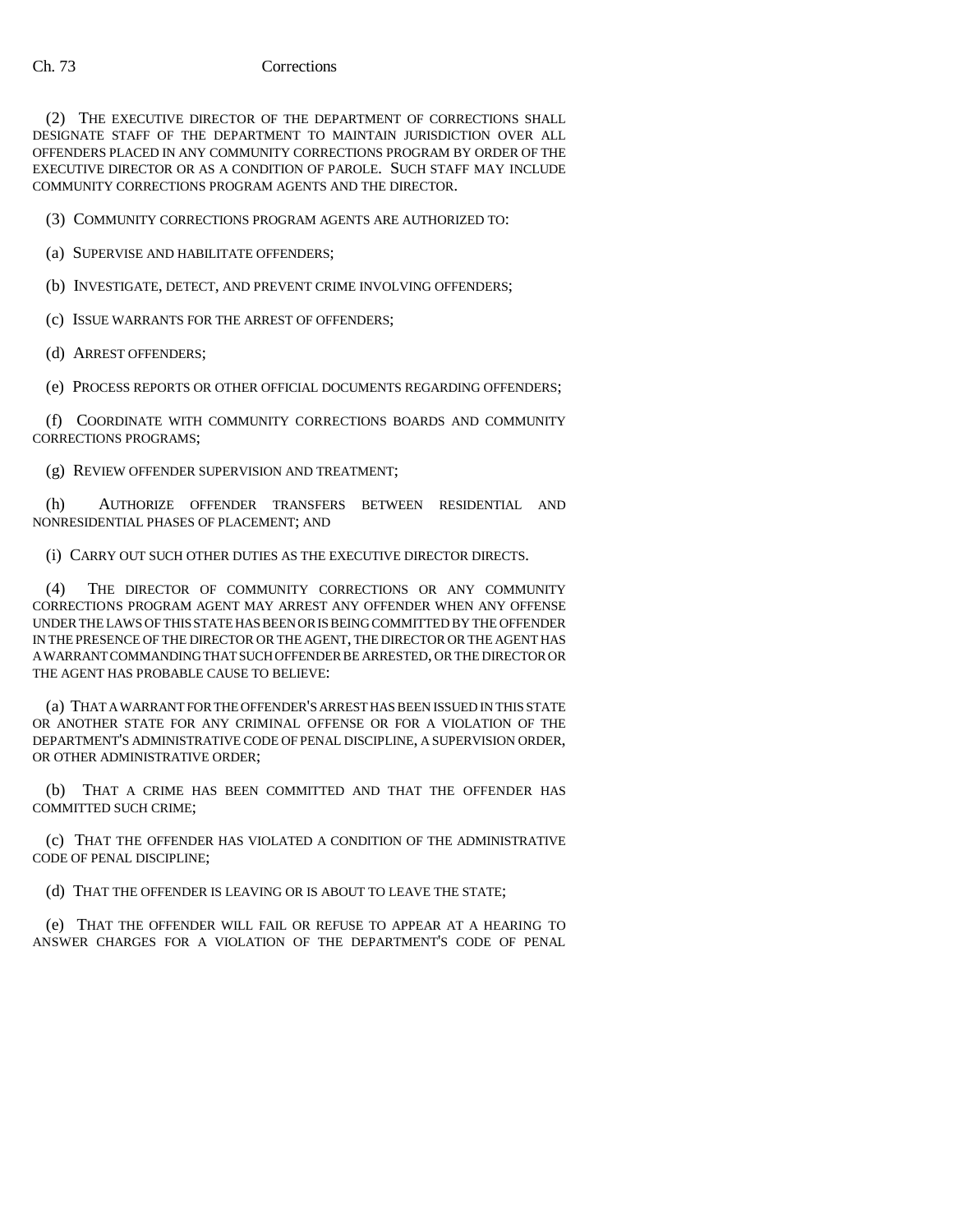DISCIPLINE; OR

(f) THAT THE ARREST OF THE OFFENDER IS NECESSARY TO PREVENT PHYSICAL HARM TO THE OFFENDER OR ANOTHER PERSON OR TO PREVENT THE COMMISSION OF A CRIME.

(5) IF A COMMUNITY CORRECTIONS PROGRAM AGENT MAKES AN ARREST OF AN OFFENDER WITH OR WITHOUT A WARRANT, OR THE OFFENDER IS OTHERWISE ARRESTED, THE OFFENDER SHALL BE HELD IN A COUNTY JAIL OR PROGRAM PENDING ACTION BY THE AGENT OR THE DIRECTOR OF THE COMMUNITY CORRECTIONS PROGRAM.

(6) A COMMUNITY CORRECTIONS PROGRAM AGENT SHALL SEEK OUT AND ARREST ANY FUGITIVE FROM A CORRECTIONAL FACILITY WHEN CALLED UPON AND ASSIST OTHER AGENCIES IN THE APPREHENSION OF FUGITIVES FROM JURISDICTIONS THROUGHOUT THE STATE.

(7) NOTWITHSTANDING ANY OTHER PROVISION OF THIS SECTION, EACH AGENT, OR THE DIRECTOR ACTING AS AN AGENT, SHALL NOTIFY THE LOCAL LAW ENFORCEMENT AGENCY WHEN THE AGENT IS OPERATING OR INTENDS TO OPERATE ANYWHERE WITHIN THE LOCAL LAW ENFORCEMENT AGENCY'S JURISDICTION AND SHALL COOPERATE WITH SUCH AGENCY DURING THE CONDUCT OF THE INVESTIGATION.

**SECTION 3.** 17-27-105 (3) (b), Colorado Revised Statutes, is repealed as follows:

**17-27-105. Authority to place offenders in community corrections programs - repeal.** (3) (b) The executive director of the department of corrections shall designate staff of the department to maintain jurisdiction over all offenders placed in any community corrections program by order of the executive director or as a condition of parole. Such staff shall issue warrants, process reports or other official documents regarding offenders, coordinate with community corrections boards and community corrections programs, review offender supervision and treatment, authorize offender transfers between residential and nonresidential phases of placement, and carry out such other duties as the executive director directs.

**SECTION 4.** 18-1-901 (3) (1) (II) (A), Colorado Revised Statutes, is amended to read:

**18-1-901. Definitions.** (3) (l) (II) (A) "Peace officer, level Ia," means any sheriff; district attorney; assistant district attorney; deputy district attorney; special deputy district attorney; the attorney general of the state, the deputy attorney general, and any deputy or assistant attorney general assigned to a criminal enforcement function in the office of the attorney general; authorized investigator of a county or district attorney, the attorney general, or the executive director of the department of public safety; agent of the Colorado bureau of investigation pursuant to section 24-33.5-409, C.R.S.; parole officers or community program agents pursuant to article 2 of title 17, C.R.S., OR ANY COMMUNITY CORRECTIONS PROGRAM AGENT PURSUANT TO SECTION 17-27-105.5, C.R.S.; the inspector general and any investigators appointed pursuant to section 17-1-103.8, C.R.S., employed by the department of corrections; or any officer of the Southern Ute Indian police force or Ute Mountain